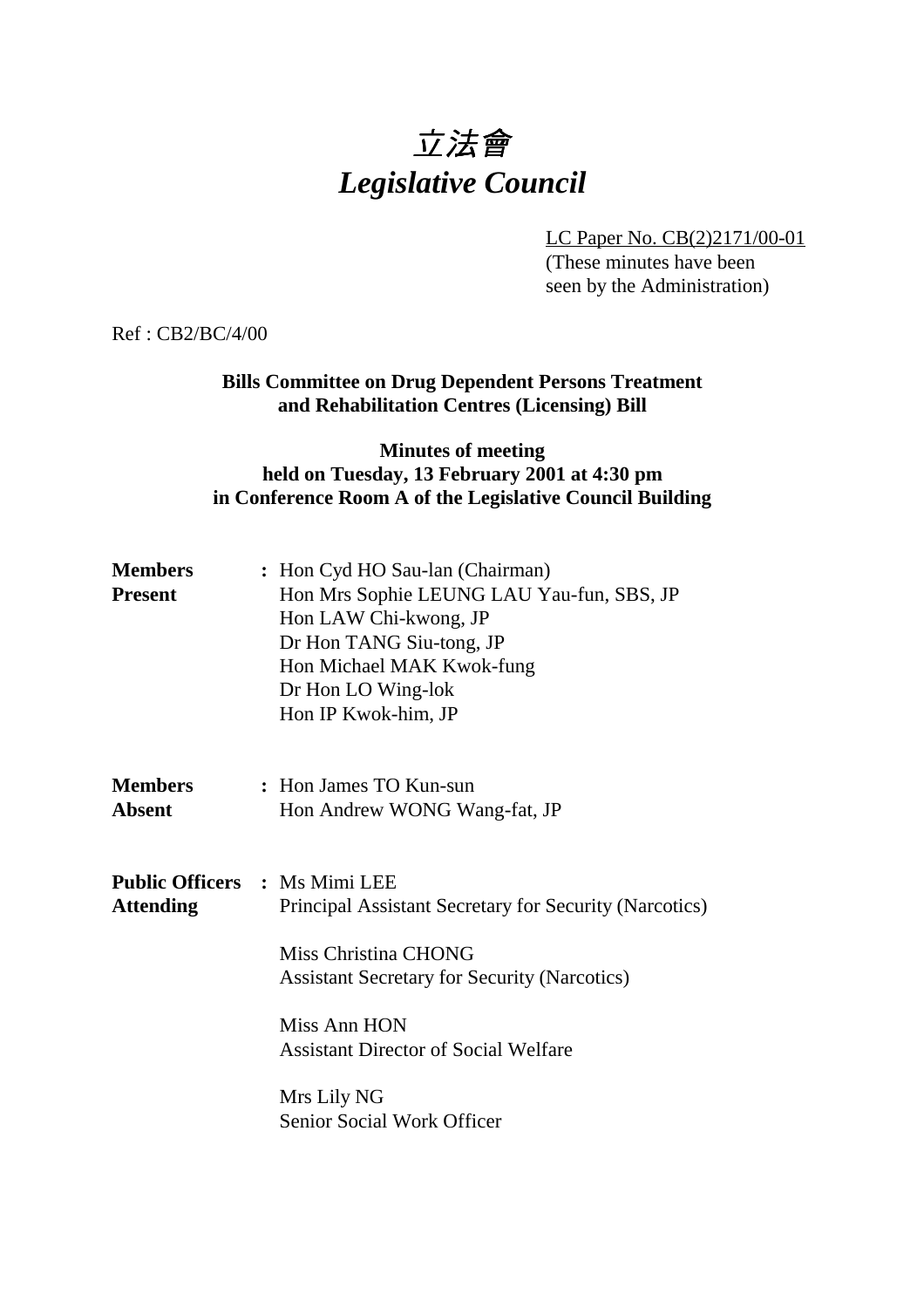|                                      | Ms Brenda LAU<br>Social Work Officer               |
|--------------------------------------|----------------------------------------------------|
|                                      | Ms Francoise LAM<br><b>Government Counsel</b>      |
| <b>Clerk</b> in<br><b>Attendance</b> | : Ms Doris CHAN<br>Chief Assistant Secretary (2) 4 |
| <b>Staff in</b><br><b>Attendance</b> | : Mr LEE Yu-sung<br>Senior Assistant Legal Adviser |
|                                      | Ms Dora WAI<br>Senior Assistant Secretary (2) 4    |

#### **I. Confirmation of minutes of meeting held on 29 November 2000** (LC Paper No. CB(2)844/00-01)

The minutes of the meeting held on 29 November 2000 were confirmed.

#### **II. Meeting with the Administration**

2. Principal Assistant Secretary for Security (Narcotics) (PAS(N)) said that as two further submissions from the Hong Kong Council of Social Service and the Drug Addict Counselling and Rehabilitation Services were only received shortly before the meeting, the Administration would prepare a response to the submissions for discussion by members at the next meeting.

Proposed Committee Stage amendment (CSA) to clause 18 and consequential amendment

(LC Paper No. CB(2)845/00-01(01))

3. PAS(N) briefed members on the proposed amendments as detailed in the Administration's paper. As the Administration had taken on members' proposal for the Director of Social Welfare (DSW) to assume the investigation and prosecution roles (latter subject to approval from the Secretary for Justice) for offences under the Bill, the requirement for DSW to deliver the information removed from a drug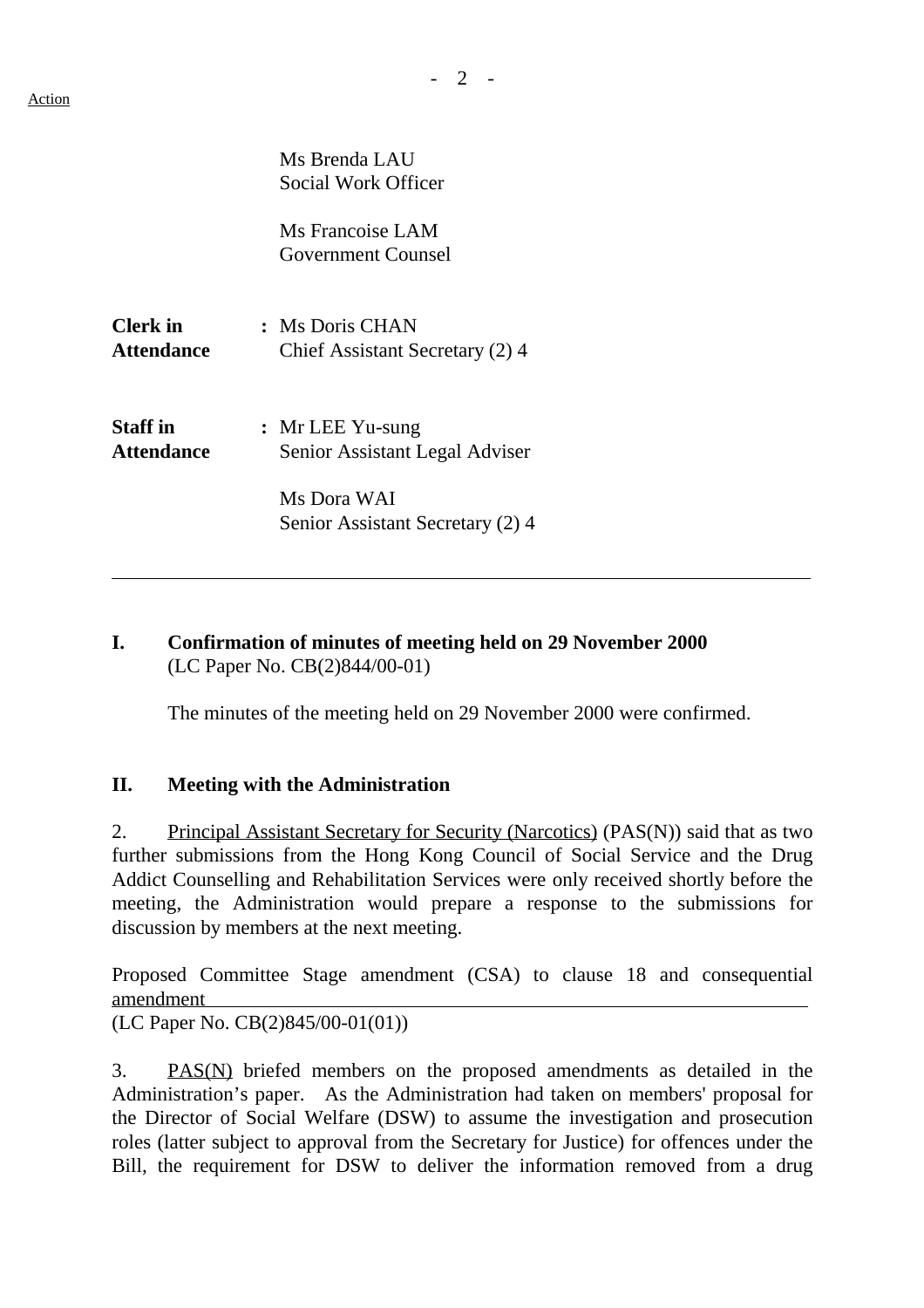treatment and rehabilitation centre (centre) to the Police as currently stipulated under clauses 18(5) and 18(6) was no longer needed. The CSA in Annex I to the paper proposed to delete these two clauses. In addition, a new consequential amendment was proposed because the Bill conflicted with section 49D of the Dangerous Drugs Ordinance (Cap. 134). The latter made disclosure of information of a centre illegal whereas the Bill made the refusal to disclose such information illegal. The CSA in Annex III sought to make the provision of relevant information to DSW for complying with the requirements of the Bill legal. The Administration also proposed a few textual amendments to the Chinese version of the Bill, which were set out in Annex IV to the paper. She said that such amendments would not affect the substance of the Bill as they were purely textual in nature to make the wordings in the Bill more consistent.

4. Senior Assistant Legal Adviser (SALA) pointed out that the effect of the CSA to delete clause 18(6) would mean that there was no requirement for the prosecution authority to return any book, document or other article to the centre concerned if no prosecution was instituted within six months.

5. PAS(N) explained that DSW might not necessarily remove the original book or document of a centre for the purposes of the Bill. He might obtain copies in order not to affect the operation of the centre. Therefore, there seemed to be no strong reason for the requirement to return such book or document to be expressly stated in the Bill. Assistant Secretary for Security (Narcotics) said that as DSW might remove any book, document or other article of a centre for purposes other than prosecution, it might be difficult to identify which kind of information should be returned within six months. Government Counsel (GC) pointed out that the roles of the Police and DSW under the Bill were different. The Administration considered it necessary to impose such requirement in the Bill if prosecution was handled by the Police as there was no reason for the Police to retain such information if prosecution was not instituted within six months. Assistant Director of Social Welfare (ADSW) said that under the Residential Care Homes (Elderly Persons) Ordinance (Cap. 459), DSW would remove original book or document for investigation with copies given to the elderly home to maintain their operation. She added that whether the prosecution would be able to commence within six months would depend on the court.

6. SALA pointed out that the original might be necessary since any book, document or other article removed under clauses 18(1)(d) and 18(3)(b) for further examination by DSW might be produced as evidence in court in respect of an offence. In that case, copies were normally not accepted by the court. Also, a copy would not be feasible when the evidence was an article. In response to Mr IP Kwok-him, SALA said that if clause 18(6) was deleted, the protection originally provided to centres for the return of information by the prosecution authority within a period of time would be taken away.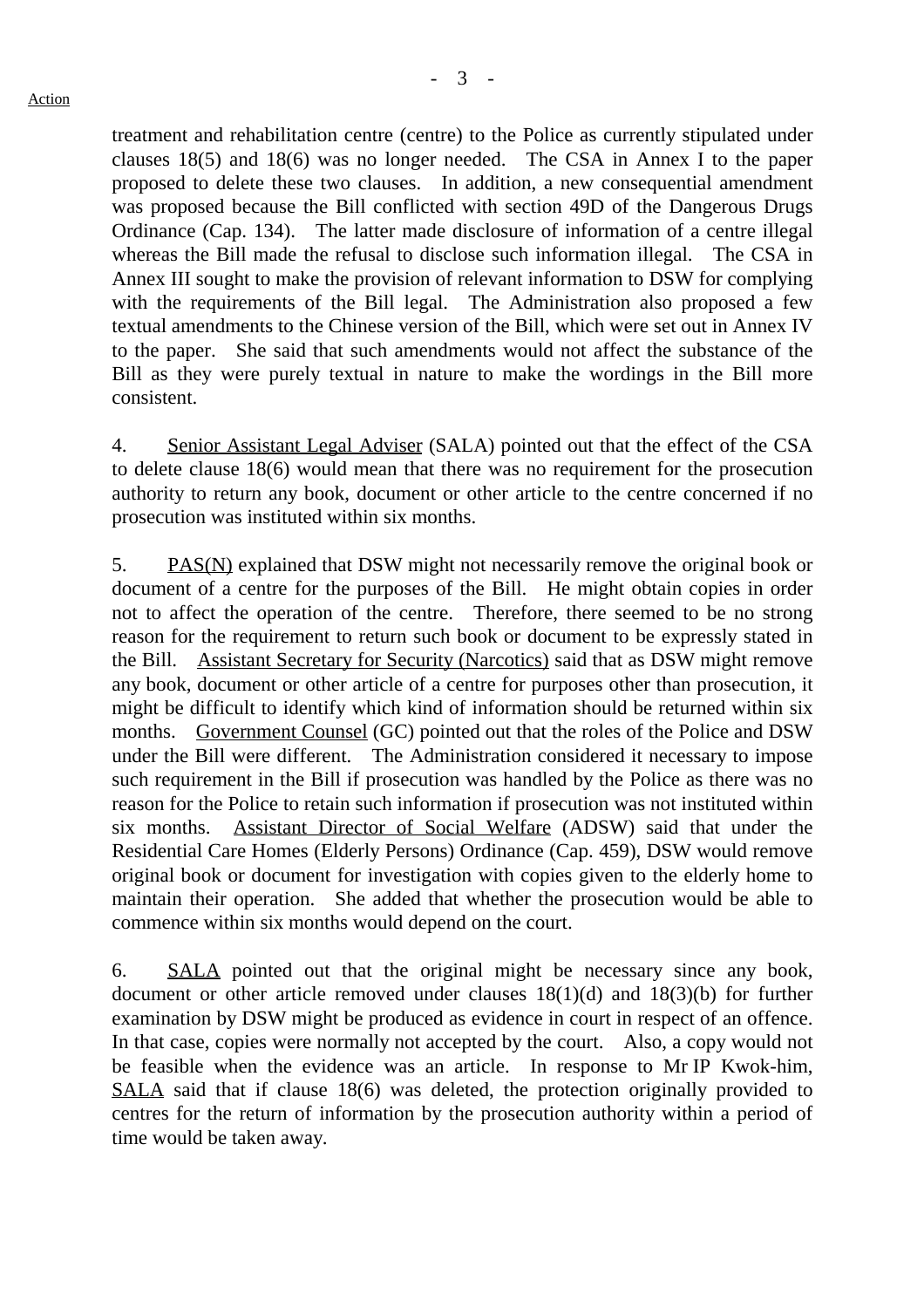7. In reply to the Chairman and Dr LO Wing-lok, PAS(N) said that clause 22 stipulated that prosecution should be commenced within six months of the commission of an offence or within six months of the offence being discovered by or coming to the notice of DSW, whichever was the later.

8. As members agreed that the protection originally provided to centres under clause 18(6) should be retained, PAS(N) undertook to introduce an amendment to that effect.

#### Continuation of clause-by-clause examination of the Bill

*Clause 24 - Appeals against decisions of Director* (LC Paper No. CB(2)861/00-01(01))

9. PAS(N) presented the Administration's views on the concerns raised by members at the last meeting regarding the appeal mechanism, the definition of public interest and the issue of an injunction as set out in the paper.

10. Mr LAW Chi-kwong remained unconvinced of the Administration's viewpoint. He considered that DSW should not be given unfettered power under clause 24(3) to override the suspension of his decision under the appeal procedure. In his view, seeking an injunction would be a fairer means if public interest was involved. He said that although such application would require more time and cost, it was still worth considering as, according to the Administration, the need to invoke this clause was expected to be rare.

11. PAS(N) said that the exercise of such power by DSW was not without constraint. If a centre found that the invocation of clause 24(3) had been made on wrong premises, or if there were other procedural irregularities, the centre could seek a judicial review of DSW's decision. Moreover, the invocation of this clause would not affect the on-going process of the appeal by a centre. She added that the Administrative Appeals Board (AAB), which would handle appeals under the Bill, had made a performance pledge that cases would be processed within four months.

12. Mr LAW Chi-kwong considered it unreasonable to expect centres to seek a judicial review as the resources available to centres were far less than that of the Administration. He expressed dissatisfaction that the reason for the Administration refusing to consider the use of an injunction seemed to be the high cost and complicated procedures.

13. PAS(N) clarified that the cost and procedures were not the prime consideration in proposing clause 24(3). Instead, the Administration aimed at enabling DSW to react promptly to urgent scenarios where objective circumstances so truly justified. As such, the right balance to protect the interests of the residents of centres and the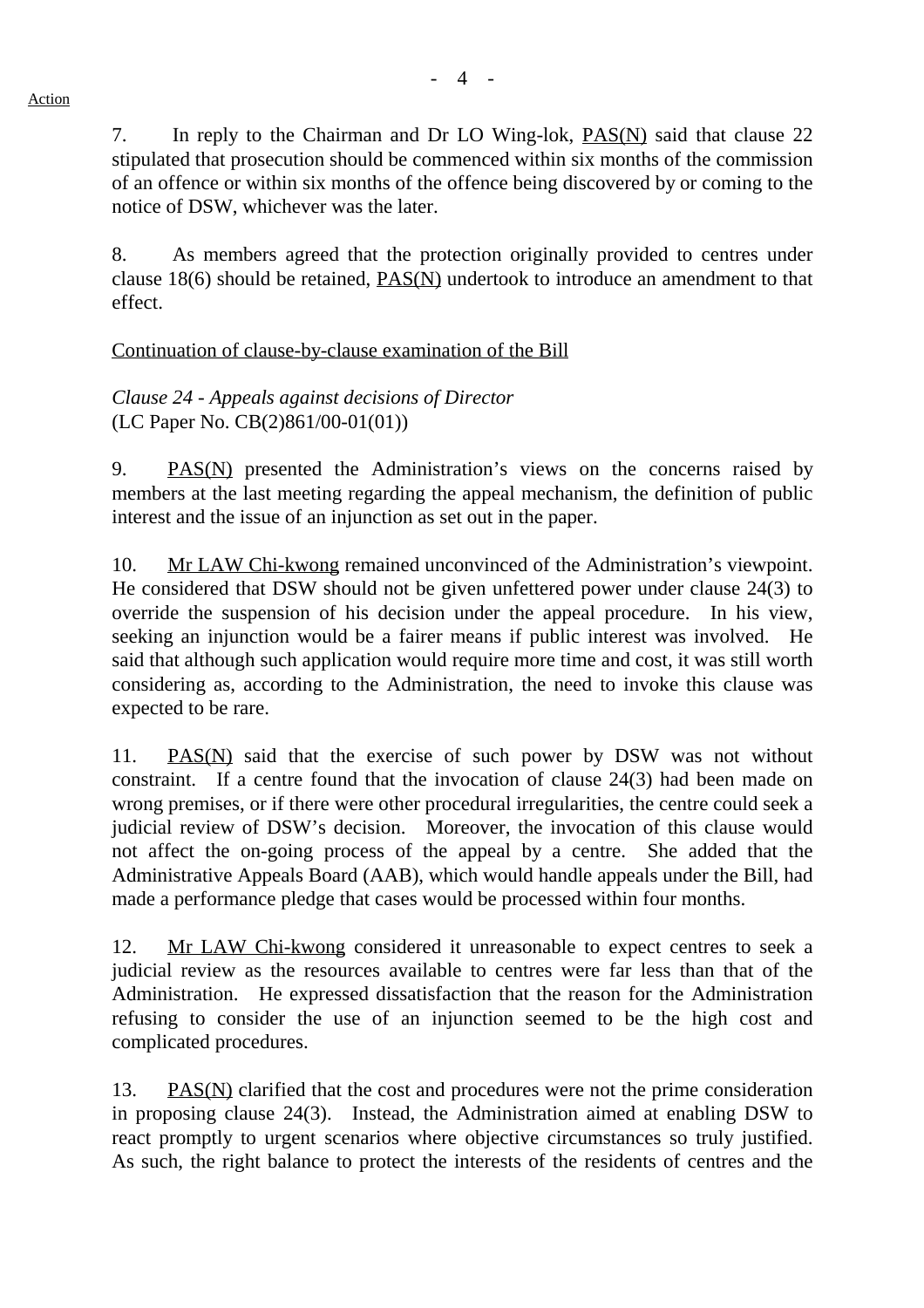society at large could be struck.

14. As the appeals under the Bill would be handled by AAB, GC referred members to clause 32 of the Bill which stipulated that the Bill, once passed, would be added to the Schedule to the Administrative Appeals Board Ordinance (Cap. 442). She invited members to note that under that Ordinance, the Chief Executive in Council might amend the Drug Dependent Persons Treatment and Rehabilitation Centres (Licensing) Ordinance when it was enacted by adding to it a provision similar to clause 24(3) of the Bill.

15. The Chairman opined that the provisions in new ordinances should not necessarily follow those provided under the ordinances enacted in the past. She shared the view of Mr LAW Chi-kwong in respect of the appeal mechanism under the Bill. She held the view that there must be some other ordinances, such as those relating to fire or building safety, which could be invoked to override the suspension of DSW's decision under the appeal procedure when public interest was involved.

16. Dr LO Wing-lok said that discussion should be focussed on whether DSW should be given the power under clause 24(3) for coping with most critical and exceptional circumstances which might occur.

17. Mrs Sophie LEUNG said that a balance should be struck in this regard. She considered clause 24(3) appropriate and she believed that DSW would only exercise such power when circumstances so justified. She opined that each piece of legislation should be able to stand on its own in order to avoid a domino effect.

18. Dr TANG Siu-tong expressed concern whether other ordinances might be invoked to override the suspension of DSW's decision under the appeal procedure.

19. The Chairman asked about the difficulties in seeking an injunction on an exparte basis to immediately stop a centre from operating. PAS(N) replied that an exparte application could only be made in most urgent cases where there was no time to give notice to the other side, or if notice was given, it would have the effect of giving the other side advance warning thus enabling them to take the necessary action before the order could be obtained. Ex-parte injunction would not be a desirable means to cease the operation of a centre as the arrangement to transfer residents out of the centre and staff settlement matters needed to be handled prior to the cessation of the operation.

20. PAS(N) agreed to the remark made by Mrs Sophie LEUNG that clause 24(3) should be read in conjunction with other clauses of the Bill. She referred members to the example set out in paragraph 7 of the paper that if a centre was so poorly managed that it had been used as a vice den causing nuisance and risk to the public and residents in the neighbourhood, it might serve the public interest better if the licence of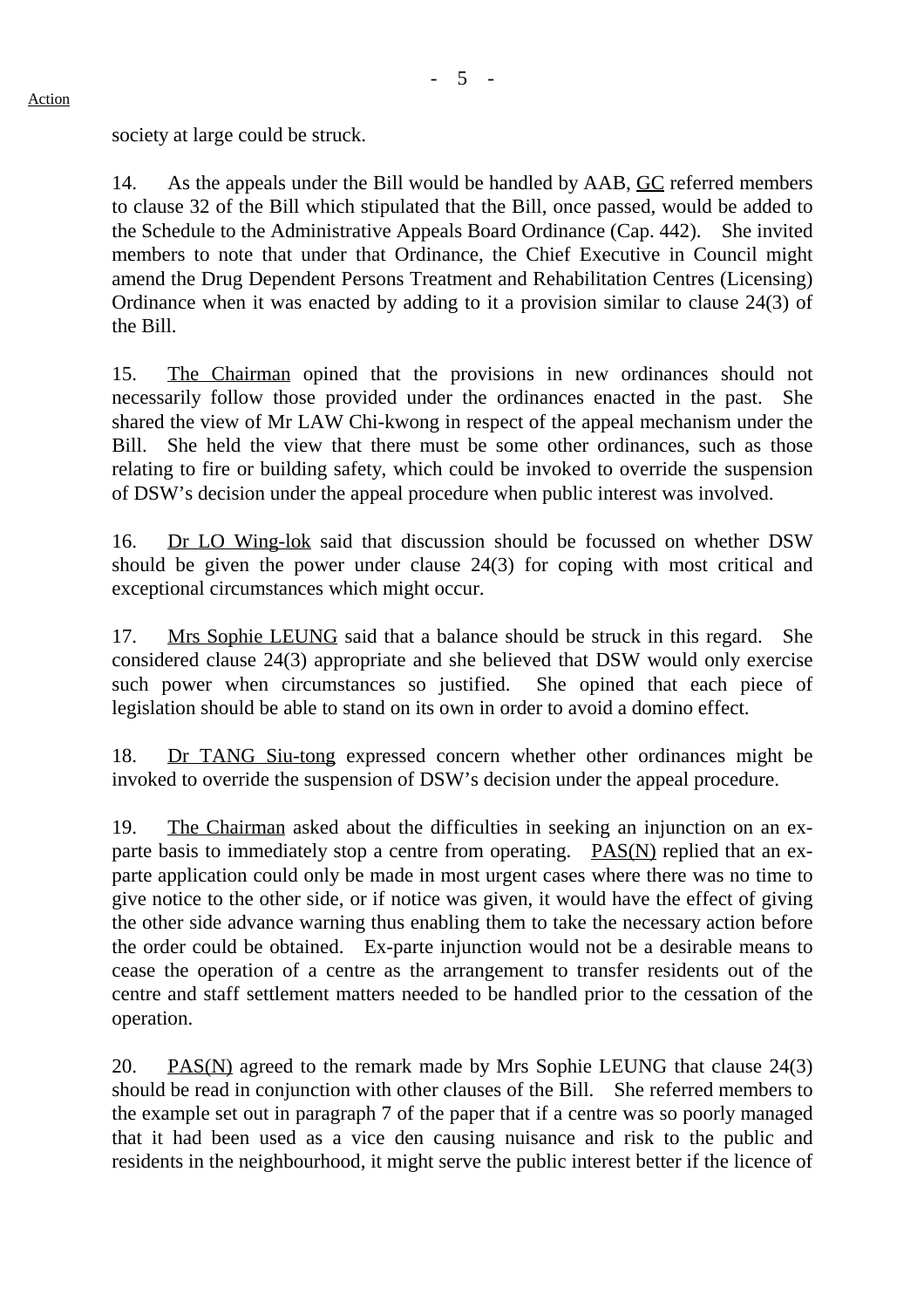the centre was cancelled as soon as practicable. In her view, DSW would ascertain that there was strong justification before he would exercise the power under clause 24(3) because it was open to the court to strike down his decision. Besides, the centre might seek a judicial review of his decision and he was also subject to the pressure from the public if he had made a wrong decision.

21. Mr LAW Chi-kwong clarified that he was not proposing to delete clauses  $24(3)(a)$  and  $24(3)(b)$ . Instead, he proposed to add a clause  $24(3)(c)$  to introduce a monitoring mechanism over the power of DSW under clauses 24(3)(a) and 24(3)(b).

22. PAS(N) said that the Administration had carefully considered the matter and had also sought the views of the Department of Justice as to whether the seeking of an injunction would be an effective way to achieve the objective of protecting public interest in the rare circumstances under which DSW had to invoke clause 24(3). The legal advice was as set out below -

- (a) the decision to grant an injunction was on the court and was discretionary;
- (b) only interim injunction was applicable as in the case of the Bill, however, in considering the granting of such injunction, the court would consider whether -
	- (i) there was a reasonable prospect of success in granting a permanent injunction; and
	- (ii) any harm to a party by the granting of an injunction could be compensated by an award of damages.
- (c) the chance of granting an injunction would be rare as the Bill provided an automatic mechanism to suspend DSW's decision during the appeal period.

PAS(N) pointed out that both (b)(i) and (b)(ii) above were not applicable to the Bill as the Administration had no intention to cease the operation of centres permanently and the centres were operated on a non-profit making basis. Based on the above advice, she said that the seeking of an injunction might not be an effective way to achieve the purpose proposed by Mr LAW Chi-kwong. She pointed out that if members wished to pursue in this direction, the operation of the automatic mechanism provided under clause 24(3) might be affected. She expressed worry that centres might have other views on the new proposal where as the automatic mechanism had already been accepted by them. Furthermore, as the Child Care Services Ordinance (Cap. 243) and the Residential Care Homes (Elderly Persons) Ordinance (Cap. 459) were also provided with such automatic mechanism, she saw no reason why it should be